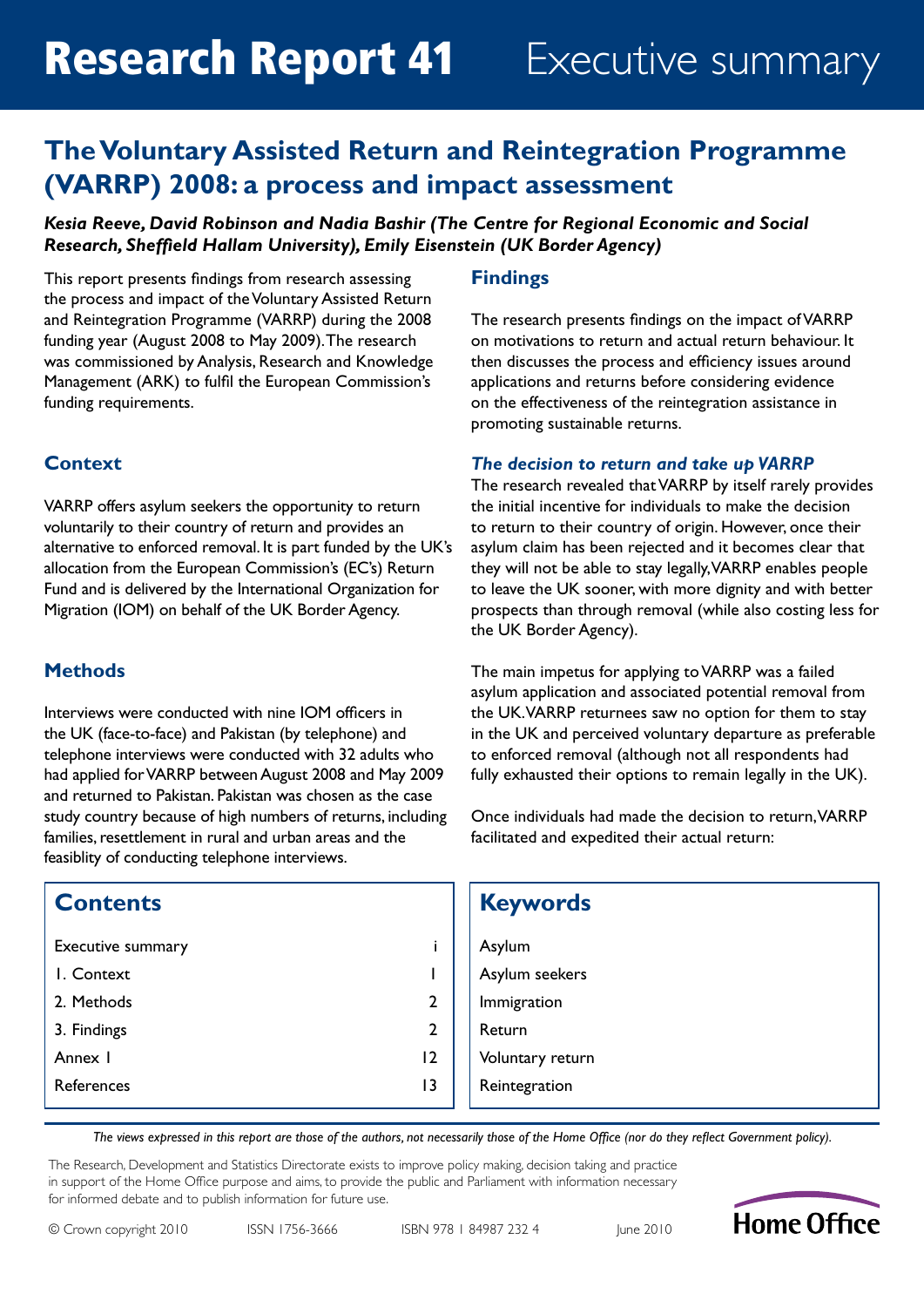- ten out of 25 returnees said they would not have returned to Pakistan without VARRP assistance, and all but one of the other 15 were referring to return via removal rather than through independent means; and,
- approximately half the returnees interviewed (13 of the 27 who answered the question) said they would have applied to VARRP sooner had they known about the programme.

### *Process and efficiency of application and return process*

IOM UK marketing of VARRP is varied and tailored to different ethnic and population groups. The UK Border Agency also promotes VARRP through asylum caseworkers and information placed in UK Border Agency premises. Many returnees interviewed (18 of 32) had learnt about VARRP through officials or while on UK Border Agency premises (mostly Immigration Removal Centres) suggesting that the efforts to publicise VARRP within the asylum system are having a positive effect. Of those who had not been in detention, nine of eighteen had heard about VARRP through community channels suggesting the outreach activities led by IOM are also having an impact.

IOM officers in the UK and in Pakistan reported that the excellent working relationships between key partners (IOM London, IOM overseas Missions and the UK Border Agency) were essential to the smooth running of the programme. Other key factors found to facilitate the VARRP application process were:

- flexibility in the way applications can be made to the programme;
- requirement on the applicant to provide only essential information and documentation;
- the approach and assistance of IOM UK staff;
- fast approval decisions by the UK Border Agency on VARRP applications; and
- language skills of IOM caseworkers.

IOM officers and returnees suggested factors negatively affecting rates of application and withdrawal from VARRP included: the 'General Grounds for Refusal' rule introduced in April 2008 prohibiting people from returning to the UK within five years of leaving through VARRP; distrust of IOM; and applicants not planning to leave but using a VARRP application to access Section 4 support for a limited period of time.

One potential area for improvement is in the use of the Individual Return Plans (IRP). These were introduced in

October 2007 and are meant to be developed during the application stage, holistically setting out applicants' reintegration needs. However, little evidence emerged that IRPs were being fully developed while applicants were in the UK, possibly delaying the delivery of reintegration assistance and increasing the risk of returnees experiencing hardship. Possible reasons emerged as:

- applicants being focused on their actual return rather than reintegration;
- IOM officers in the UK and in Pakistan feeling that IRPs (particularly the business set-up component) are best completed once applicants have returned; and,
- limited capacity of the reintegration team in the UK.

In addition, the Pakistan Mission does not proactively engage with returnees on arrival in Pakistan as happens in some other overseas Missions. This can also delay returnees accessing support and may contribute to some returnees spending their relocation grant on items which could have been covered by other elements of reintegration package.

#### *Delivery of reintegration assistance and sustainable return*

Respondents were very positive about the delivery and content of their reintegration assistance and emphasised the help and advice provided by IOM officers. Few had any other resources or financial support in Pakistan and the businesses set up with reintegration assistance were their main source of income. Some indicated that without VARRP assistance they would have been destitute. However, the adequacy of the business grant for generating a living wage was questioned, as was the duration of housing assistance .

Most returnees reported having experienced violence, harassment and threats on return to Pakistan. There was no evidence that this was due to having left Pakistan for the UK and returned through VARRP. Financial hardship was also relatively common. Despite these difficulties, only two respondents out of 32 were considering leaving Pakistan.

The sustainability of respondents' return was uncertain due to the political and economic climate in Pakistan. The opportunity to establish a business had given respondents a foundation on which to build a future in Pakistan and IOM officers and respondents were in agreement that this was the most useful form of assistance to facilitate a sustainable return.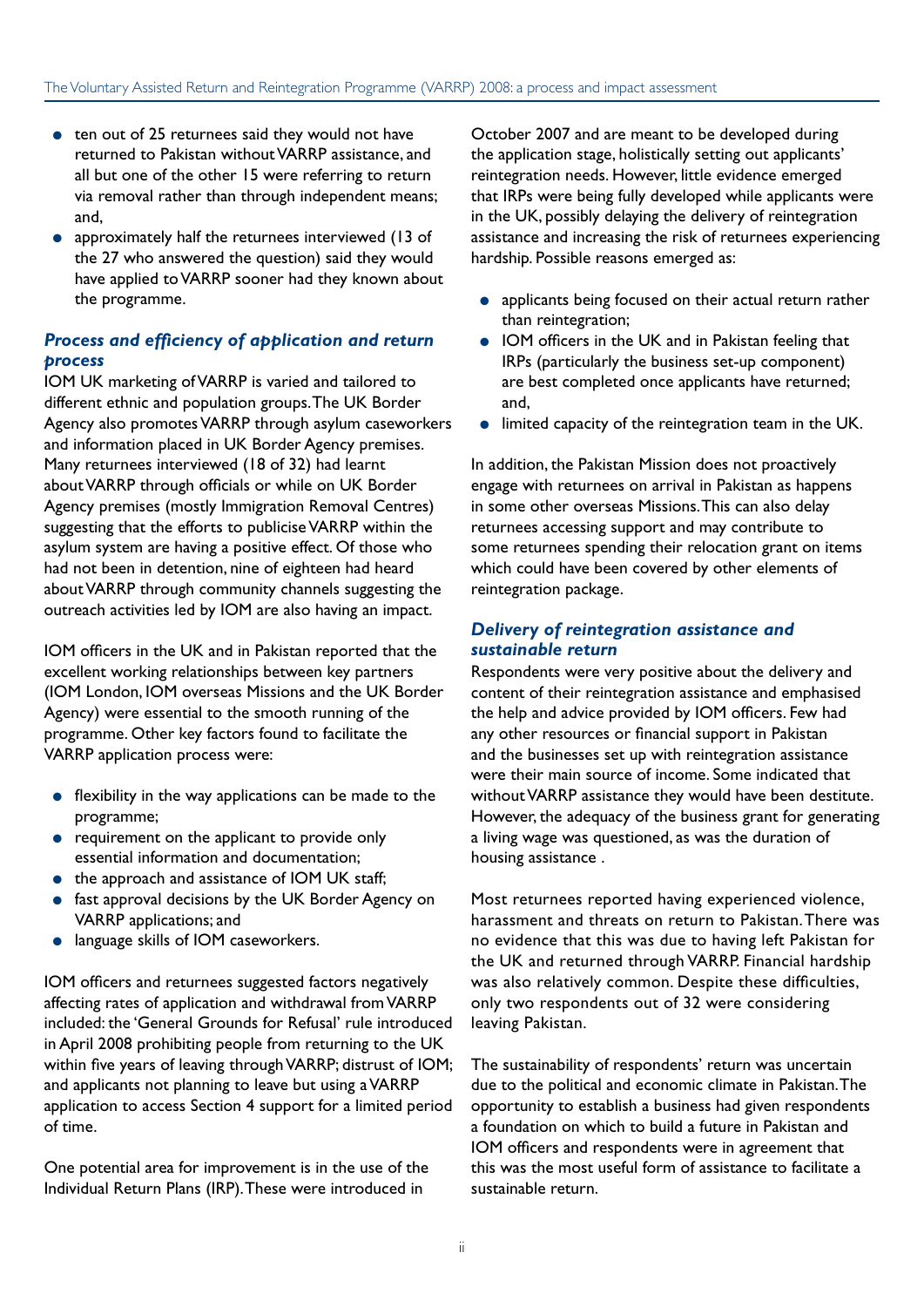# **The Voluntary Assisted Return and Reintegration Programme (VARRP) 2008: a process and impact assessment**

*Kesia Reeve, David Robinson and Nadia Bashir (The Centre for Regional Economic and Social Research, Sheffield Hallam University), Emily Eisenstein (UK Border Agency)*

## **1. Context**

This report presents findings from research on the Voluntary Assisted Return and Reintegration Programme (VARRP) for the period it was part funded by the European Commission's (EC's) Return Fund 2008 funding year; from August 2008 to May 2009. The purpose of this report is to assess the effectiveness, efficiency and impact of VARRP 2008 based on qualitative case study research. It supplements a quantitative review of IOM management information also provided to the EC. The evaluation is a requirement of EC Return Fund funding and was commissioned by Analysis, Research and Knowledge Management (ARK) of the UK Border Agency.

The Return Fund supports developments in the practice of return management and co-operation between European Union (EU) member states. The International Organization for Migration (IOM) delivers VARRP in the UK on behalf of the UK Border Agency. VARRP offers people the opportunity to return voluntarily to their country of return and provides an alternative to enforced removal. It is available to those who have an outstanding asylum claim or appeal, those who have been granted related exceptional leave to remain or discretionary leave, and those whose asylum applications or appeals have been rejected but are not subject to a deportation order.<sup>1</sup>

According to the analysis of the monitoring information from the IOM, during VARRP 2008 (based on the 12-month period from August 2008 to July 2009), there were 5,133 applications, comprising 5,544 individuals. In the same time period, VARRP assisted 2,896 people (associated with 2,709 applications) to depart the UK.<sup>2</sup>

Pakistan was chosen as the case study country for this research as it has consistently been in the top five countries of return. It had 179 principle returnees during VARRP 2008, or 213 including dependents (ranked fifth after Iraq, Afghanistan, China and Iran). Pakistan also has a comparatively high number of returning families with children (8% of principle returnees were accompanied by dependants, ranking third in number of families returning after Zimbabwe and Nigeria), as well as including returns to both rural and urban areas. These factors provided the potential to explore policy areas of interest.<sup>3</sup> The feasibility of conducting telephone interviews was also a factor in the decision to choose Pakistan as a case study country.

This report presents the methodology used for the research in Section 2 (covered in further detail in Annex 1). Section 3 discusses the findings from the research covering the impact of VARRP on motivations and decisions to return, and the process and efficiency of the application process. It then covers the findings in relation to the delivery of reintegration assistance in the country of return and the experience of returnees, including the likelihood of sustainable return.

*The views expressed in this report are those of the authors, not necessarily those of the Home Office (nor do they reflect Government policy).*

The Research, Development and Statistics Directorate exists to improve policy making, decision taking and practice in support of the Home Office purpose and aims, to provide the public and Parliament with information necessary for informed debate and to publish information for future use.

ISBN 978 1 84987 232 4



<sup>1</sup> Additional checks are also carried out relating to outstanding criminal offences and child protection issues which can place restrictions on those eligible for VARRP.

<sup>2</sup> Evans, O., and Eisenstein, E. (2010) *Analysis of VARRP 2008 Management Information*. Unpublished but submitted to the EC. The IOM management data are not drawn from a cohort of people followed through the VARRP process. Not all VARRP 2008 applicants will return during the VARRP 2008 year, and some VARRP 2008 returnees will have applied during the VARRP 2007 programme year.

<sup>3</sup> The data collected were analysed to test for differences between urban and rural returns, and for those returning with dependants and without; however, no substantial differences were found.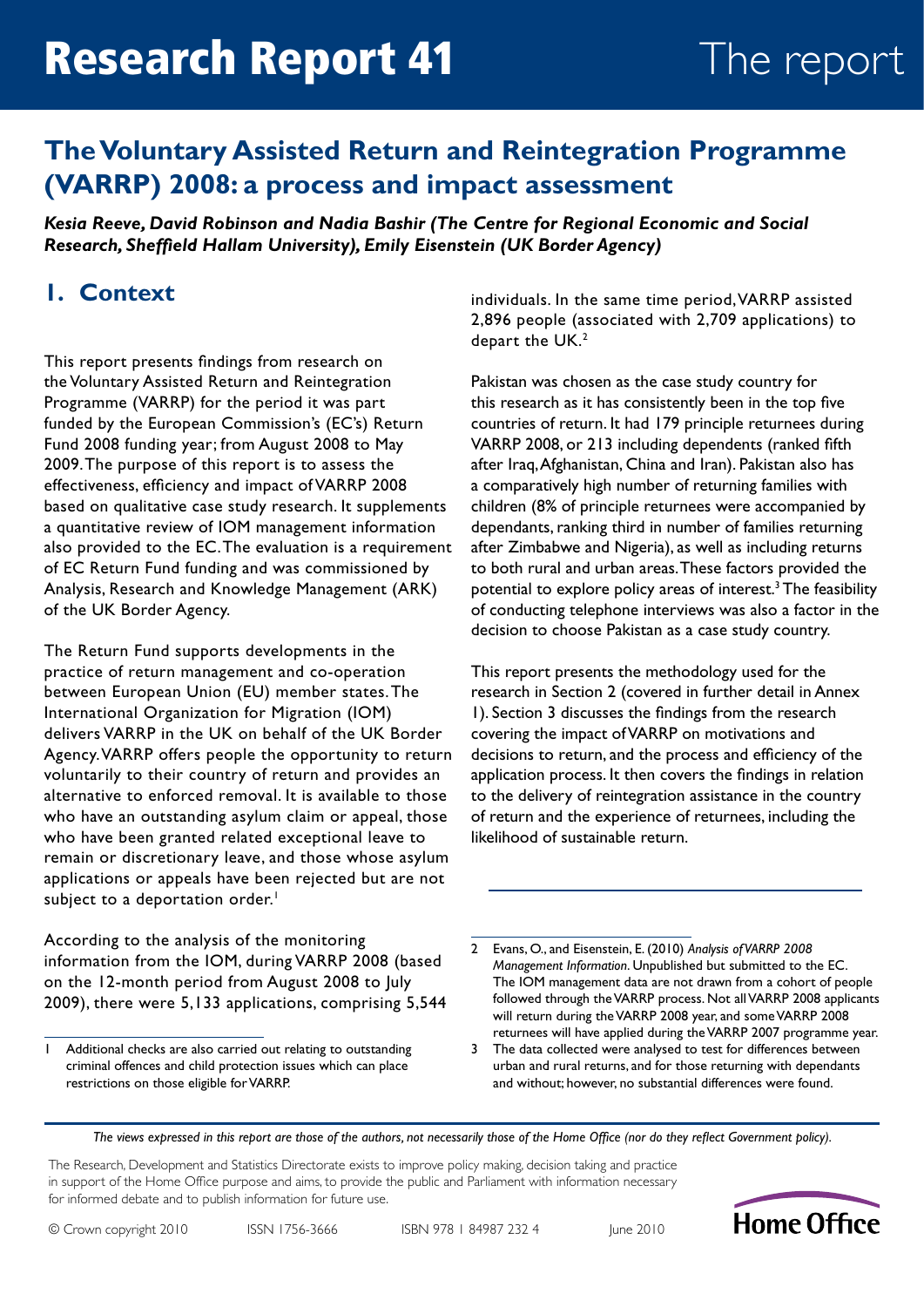## **2. Methods**

Data were collected for this study through:

- telephone interviews with people who returned to Pakistan through VARRP having applied between August 2008 and May 2009; and
- interviews with IOM officers in the UK (face-to-face) and in Pakistan (by telephone).

Findings from quantitative analysis of IOM management information are also included to provide context.

Six UK-based IOM staff were interviewed, including managers and case workers, operational and reintegration staff and people with specific responsibilities such as marketing. In addition, three IOM overseas Mission staff in Pakistan were interviewed, covering responsibility for the management of VARRP in Pakistan, the delivery of reintegration assistance and finance.

A sample of 45 returnees was drawn from a sampling frame comprising 87 individuals. The sampling frame included all VARRP adult returnees<sup>4</sup> to Pakistan who had applied between August 2008 and May 2009 and for whom telephone contact details were held. A target of 30-35 interviews had been set but a larger sample was drawn in anticipation that not all would prove contactable. Purposive non-random sampling was used in order to explore the range and nature of experiences. It is important to note that it is not possible to draw statistical inferences from this kind of sampling method.

The characteristics used to select the 45 individuals were: sex; age; membership of family group; location (rural/urban); and date of return to home country. The final sample comprised a relatively even spread of return dates, ages, and location types. Although all women from the sampling frame were selected, they comprised just 22 per cent of the final sample. The sampling frame contained eight family groups (defined as groups of two or more) and two individuals were selected from each group (three from one family). These were a mix of husband-wife and parent-child relationships. Members of family groups represented just over a third (36%) of the final sample. A total of 14 respondents had applied for VARRP while resident in an Immigration Removal Centre (IRC).

Annex 1 details the process through which Pakistani VARRP returnees were accessed and their participation secured as well as a demographic breakdown of the sample.

# **3. Findings**

This section presents the findings from the case study, drawing on the qualitative interviews with IOM staff in the UK, with IOM Mission staff in Pakistan, and with Pakistani returnees. Only IOM staff in the UK were able to comment on VARRP issues generally, rather than in the specific context of Pakistan. Findings presented here which do not relate specifically to the operation and effectiveness of VARRP in the case study country should be treated with a degree of caution as they may not reflect the views of staff working in other countries of return.

### **Decisions to return and take up VARRP assistance**

The research revealed that the effect of the VARRP programme on return decisions and behaviour was subtle. VARRP by itself rarely provides the initial incentive for individuals to make the decision to return to their country of origin. However, once their asylum claim has been rejected and it becomes clear that they will not be able to stay legally, VARRP enables people to leave the UK sooner, with more dignity and better prospects than through the alternative of removal (while costing less for the UK Border Agency).<sup>5</sup>

Only one respondent reported having been primarily influenced to return by the assistance available through VARRP. Returnees talked at length about the benefits of the support they received (discussed further below), but tended to talk about VARRP as a facilitator of return rather than a main impetus for their decision to return.

● Ten out of 25 returnees said they would not have returned to Pakistan without VARRP assistance, and all but one of the other 15 were referring to return via removal rather than through independent means.

<sup>5</sup> NAO (2009) *Management of Asylum Applications by the UK Border Agency*. [http://www.nao.org.uk/publications/0809/management\\_of\\_](http://www.nao.org.uk/publications/0809/management_of_asylum_appl.aspx) [asylum\\_appl.aspx](http://www.nao.org.uk/publications/0809/management_of_asylum_appl.aspx)

<sup>4</sup> Adults were taken to be those aged 18 and over.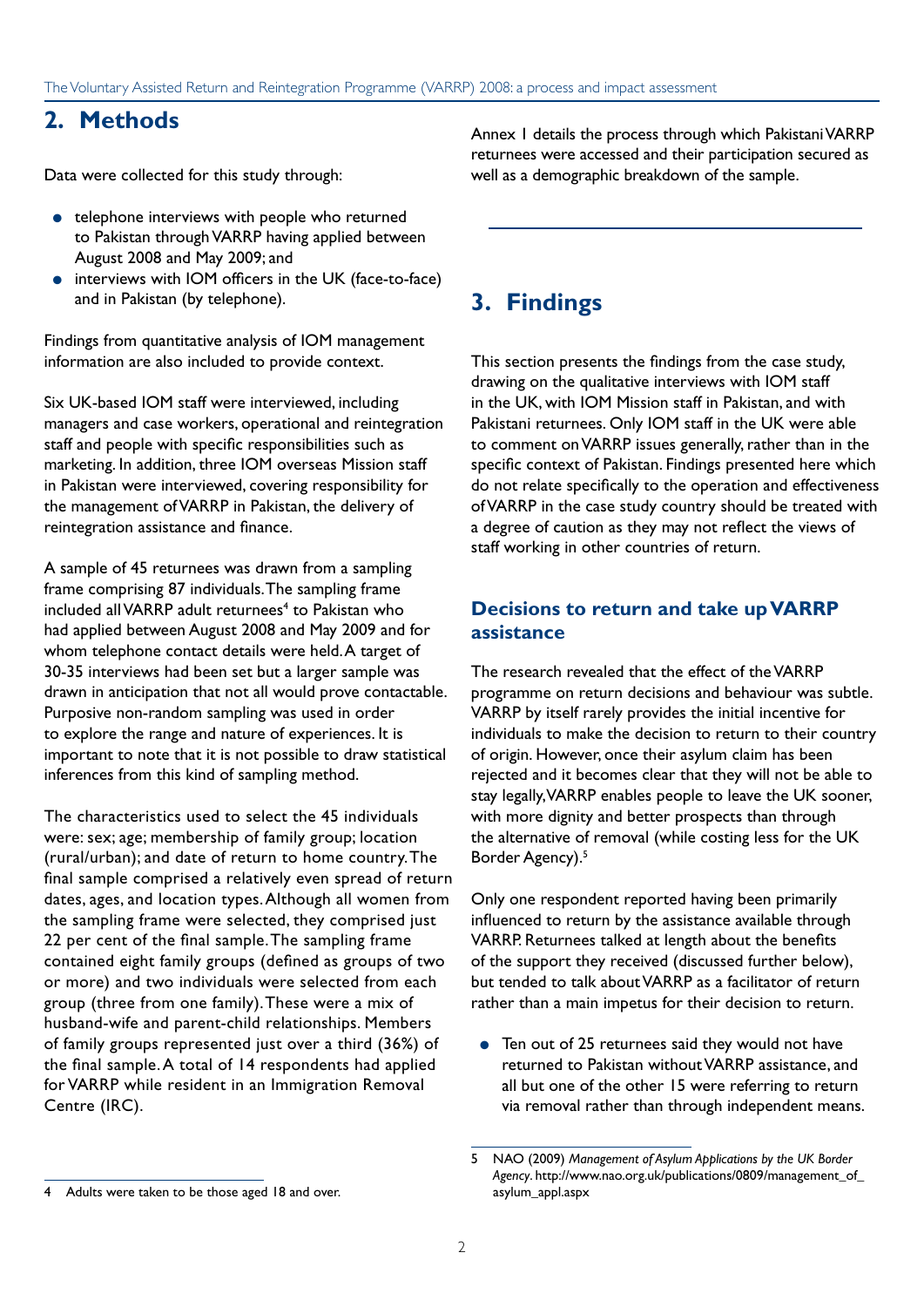● Approximately half the returnees interviewed (13 of the 27 who answered the question) said they would have applied to VARRP sooner had they known about the programme.

The most influential factor that led the respondents to consider VARRP was the rejection of their asylum claim. The vast majority of respondents (22 of the 25 respondents whose asylum status was known) had received a negative decision on their asylum claim prior to applying for VARRP and 17 (out of the 28 who explained their reasons for applying to VARRP) were explicit that they had been influenced to take up VARRP assistance because their claim had been rejected.

Three respondents (including a husband and wife) spontaneously stated that they had applied to VARRP before the outcome of their initial asylum claim was known. However, 11 said they would not have considered doing so. For example:

*"No, I wouldn't have applied earlier, it's just that I was waiting to see what would have happened with my asylum claim and when I didn't get my asylum claim that's when I decided to return."*

(Male, aged 43, returned to urban area).

Yet it seems that individuals do not necessarily have to have exhausted all their options to stay in the UK legally before considering returning under VARRP. Only three (of the 25 interviewees who reported their asylum status) said that their appeal had been rejected and that they had been under imminent threat of removal, while five had still been awaiting an appeal decision. The remaining 17 cases reported that their applications had failed but it was not clear if they had appealed or not.

Only two respondents reported actively wanting to return to Pakistan when they applied for VARRP. Many returnees expressed their reasons for applying to VARRP in terms of having no choice to stay in the UK, no other options, or as preferable to enforced removal. For example:

*"…our situation was such that we didn't have any choice. It was a choice between being deported or returning through IOM on a voluntary basis and that's why we decided to apply to the IOM."* 

(Female, aged 22, returned to an urban area).

Respondents explained the challenges of living for an extended period of time as an asylum seeker, whether in the community or in an Immigration Removal Centre (IRC). Seven respondents cited the hardships (financial and psychological) associated with living as an asylum seeker in the UK, particularly once their application or appeal had been refused and support consequently withdrawn, as the main reason for applying for VARRP. For example:

*"The England Government* … *refused me asylum and that created a lot of problems for me…and it was problematic because I couldn't find a job either, my relatives weren't helpful and I was living a very difficult life, a degrading life."*  (Male, aged 55, returned to rural area).

Despite experiencing conditions leading them to want to leave the UK, only one of the respondents reported having had the means to return to Pakistan independently. Most had, therefore, faced a choice between returning with VARRP assistance and awaiting the (assumed negative) outcome of their asylum application or appeal and associated removal. This is illustrated by the following comments:

*"I thought I might as well return because firstly UK weren't giving me asylum, they had confirmed that…but I didn't have any money at all and you need money to return."*  (Male, aged 43, returned to an urban area).

*"I knew that they were going to send me back to Pakistan. I definitely had to return… I would have had to return to Pakistan but I didn't have any money. At least IOM paid for my flight and a little bit of money for when I returned."*  (Male, aged 28, returned to a rural area).

VARRP therefore facilitated an earlier return for these individuals and avoided the process (and cost to the UK Border Agency) of removal.<sup>6</sup>

Returnees and IOM officers reported that VARRP also provided a dignified return, which was a highly valued element of the programme. For example:

*"They send you back to your own country with your own self respect, they don't send you by force, it's voluntary"* 

(Male, aged 65, returned to a rural location).

<sup>6</sup> Voluntary assisted returns cost less than enforced returns by between £100 and £3,400 for a single adult and by between £1,400 and £14,600 for a family. National Audit Office (2009) *Management of Asylum Applications by the UK Border Agency*.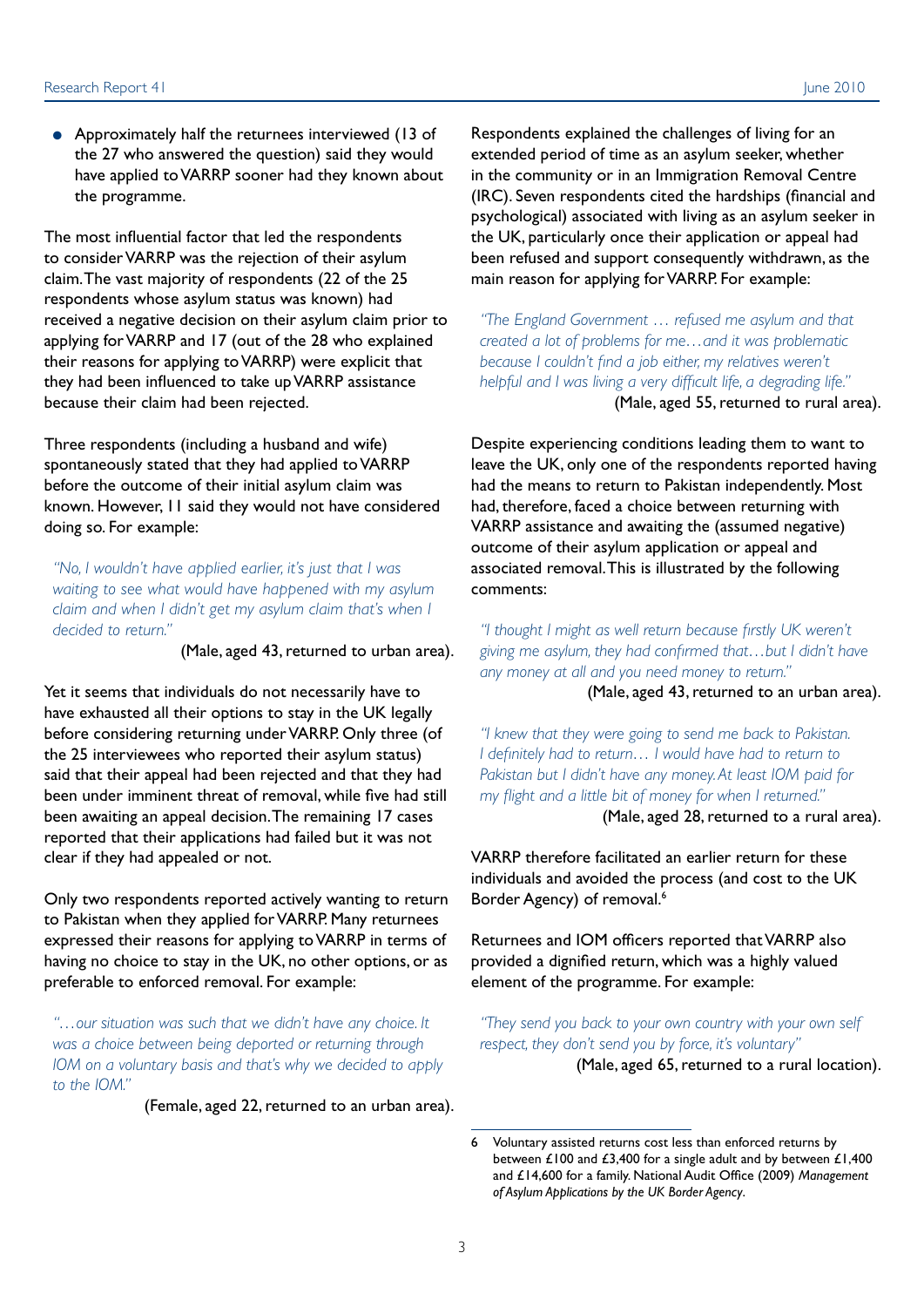### **Factors affecting VARRP application and withdrawal rates**

No interviews were conducted with people who had withdrawn from the VARRP process but IOM officers and returnees were asked for their views on the factors affecting application and withdrawal rates for VARRP.

Two IOM officers and six returnees suggested that the 'General Grounds for Refusal' rule, introduced in April 2008 prohibiting people from coming to the UK within five years of returning to their country of return through VARRP, acted as a deterrent. One IOM officer suggested that this rule had:

*"deterred people from making the decision to go back for longer, so they stayed in an exploitative situation, they stayed for longer in a destitute situation because they were terribly afraid that if they go back they can't return…it's a barrier, it's a psychological block to taking the decision."*

A further three returnees suggested that distrust of IOM may prompt people to withdraw their application.

An IOM officer suggested that a small number of applicants may have had no intention of returning but used a VARRP application to secure Section 4 Support (under provisions set out in Section 4 of the Immigration and Asylum Act 1999). This support provides accommodation and vouchers to people who are destitute and whose claim for asylum has been refused and appeal rights exhausted and who are taking reasonable steps to leave the UK.

### **Process and efficiency of application and return process**

#### *Marketing and sources of information*

IOM officers in the UK reported tailoring the marketing of VARRP to different ethnic groups. Their marketing strategy was informed by diaspora mapping exercises that began in 2005 (including one for the Pakistani community) to find out the best ways to communicate with these groups.

Marketing activity included targeted advertising in particular newspapers and magazines and on selected radio and television stations. Outreach workers have reportedly engaged with particular communities (including Pakistani community) and video conferencing has been introduced between community members in the UK and those in their country of return who returned through VARRP. IOM officers thought this was a very effective form of marketing and dissemination.

The marketing strategy deliberately brands the information material under IOM and not the UK Border Agency in order to engage people's trust in the scheme.<sup>7</sup> This said, the UK Border Agency also has a role in promoting VARRP. Potential applicants are informed about VARRP whenever they come into contact with the UK Border Agency. This includes information (literature and looped DVDs) in reporting centres, enforcement offices and IRCs. Asylum caseworkers inform those who fail in their asylum claims about VARRP and how to contact IOM, and information is also included in refusal letters.

IOM caseworkers reported that people learn about VARRP from a wide variety of sources and that this can vary by ethnic group and nationality. It was suggested that community knowledge plays a key role in the dissemination of information about VARRP amongst the Pakistani community, partly because of the size of the population in the UK.

Table 1 summarises information about the sources through which the returnees interviewed first heard about VARRP. It shows that 13 respondents had found out about VARRP while in an IRC: five through written material (posters on a notice board for example and likely to be IOM publicity material); five through staff (possibly IOM or UK Border Agency staff); two through other detainees, and one did not specify. A further five had been informed about VARRP during visits to the UK Border Agency (four via written material and one by an official). Five had heard about VARRP through friends and acquaintances, and only two respondents (from the same family group) learnt about VARRP through the media – in this case a television advertisement.

This evidence suggests that the UK Border Agency's efforts to publicise VARRP within the asylum system, and particularly within IRCs are having a positive effect and should be continued.<sup>8</sup> It also shows that, of those not detained in an IRC before return, many (nine) had heard about VARRP through community channels suggesting some impact from the outreach and community-based marketing efforts.

<sup>7</sup> One consequence of this, visible in some of the quotes throughout this report, is that returnees appear to see the programme and resources they receive as being from IOM, not making the link back to the UK Border Agency.

Fourteen of the 32 returnees interviewed for this evaluation were in an IRC prior to their return and it is not known how much time (if any) they spent living in a community setting.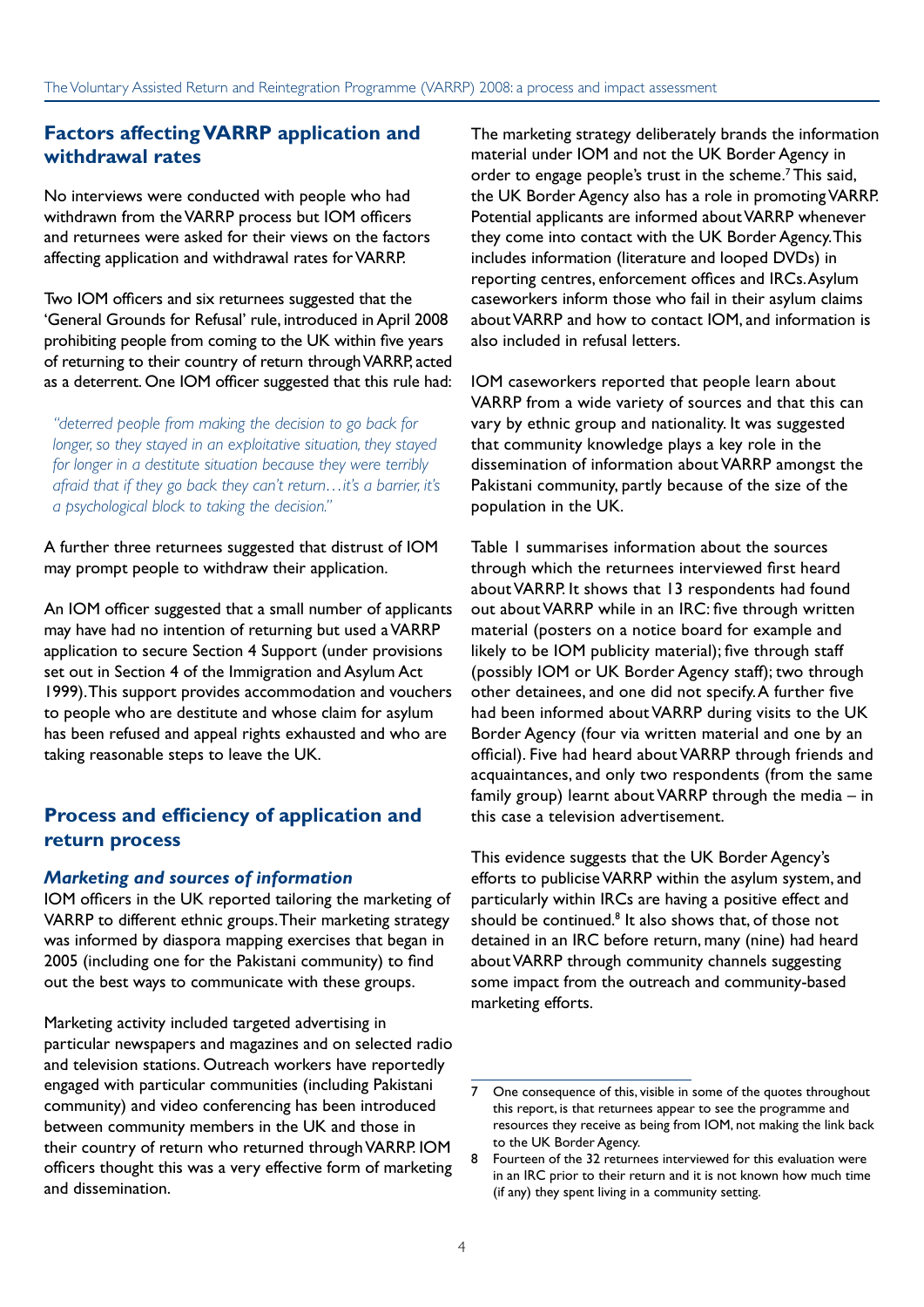#### *Table 1 Initial sources of information*

| First source of information about VARRP                                        | <b>Number</b> |
|--------------------------------------------------------------------------------|---------------|
| In IRC (UK Border Agency and IOM staff,<br>posters, leaflets, other detainees) | 13            |
| UK Border Agency (posters, leaflets, staff)                                    | 5             |
| Friends/acquaintances                                                          | 5             |
| Leaflets/ posters (location unspecified)                                       | $\mathcal{P}$ |
| Media (TV, newspapers)                                                         | $\mathcal{P}$ |
| Unclear                                                                        | 5             |
| Total                                                                          | 32            |

#### *Applying for VARRP*

The VARRP application process was described by IOM officers as follows. An application is made and is checked against the basic eligibility criteria and to ensure that all the required information is available (applicants with children, for example, must provide their full address to allow Social Services to carry out checks). IOM caseworkers also inform applicants about the reintegration assistance available, assess their reintegration needs and complete an Individual Return Plan (see *Use and effectiveness of individual return plans* later in this chapter for further details about IRPs). The application is then forwarded to the UK Border Agency for approval. Once approval has been granted, IOM caseworkers contact the applicant and advise on any additional information or documentation required. IOM officers stressed that applicants are fully informed about the assistance available to them, about the process involved and about the voluntary nature of the programme. An IOM Mission officer in Pakistan confirmed that when returnees made contact with the Mission they were usually well informed about the process and entitlements. This was corroborated by the returnees interviewed – only one expressed dissatisfaction about the level of information or support provided at the application stage and many emphasised that entitlements and processes had been fully and clearly explained.

#### *"She* [IOM caseworker] *helped me do my application, she helped me a great deal, she gave me reassurance and she explained everything clearly."*

(Male, aged 65, returned to a rural area).

The level and type of contact applicants have with IOM during this process varies depending on the nature of the case and the preferences of the applicant. Some applicants will have several meetings or telephone discussions with an IOM caseworker and others will have only one. An IOM caseworker reported that face-to-face contact is preferable but that they can offer the same level of service whatever the mode of contact.

Once the paperwork is in order, IOM caseworkers agree a departure date with the applicant, book flights and inform the applicant of his/her date of departure. Returnees are met at the airport by an IOM team based there and guided through security.

The majority of respondents (28 of 30) reported that the process of applying for VARRP had been straightforward and that they had not experienced any difficulties, despite many applicants having limited English language skills, living some distance from IOM offices and having limited prior knowledge and understanding about voluntary return. Returnees reported that the application form had been short and simple, making it easy for friends or relatives to translate or to assist illiterate applicants. None of the returnees could suggest ways in which the process could have been made easier.

Returnees were also overwhelmingly positive about IOM staff and only one reported that his advisor had been unhelpful. Respondents particularly commented on the extent of help IOM staff provided and the friendly and respectful way staff had related to them.

*"They showed us so much respect. They placed the tickets in our hands and with the utmost respect they sent us back to our own country."* 

(Male, aged 28, returned to a rural area).

The two respondents who had experienced difficulties reported problems completing the application form because of poor literacy and because no Urdu speaker had been available at IOM. A couple of returnees reported a degree of frustration at the length of time which elapsed between making their application and returning (although there was no evidence they had experienced a delay), and IOM officers confirmed that this can be a source of complaint, but it did not emerge as a significant issue.

IOM officers were similarly unable to point to problems with the VARRP process or suggest any improvements. One caseworker reported that obtaining travel documents for applicants who lacked necessary documentation (proof of identification for example) could prove difficult, but IOM staff were able to advise applicants and help them overcome these barriers.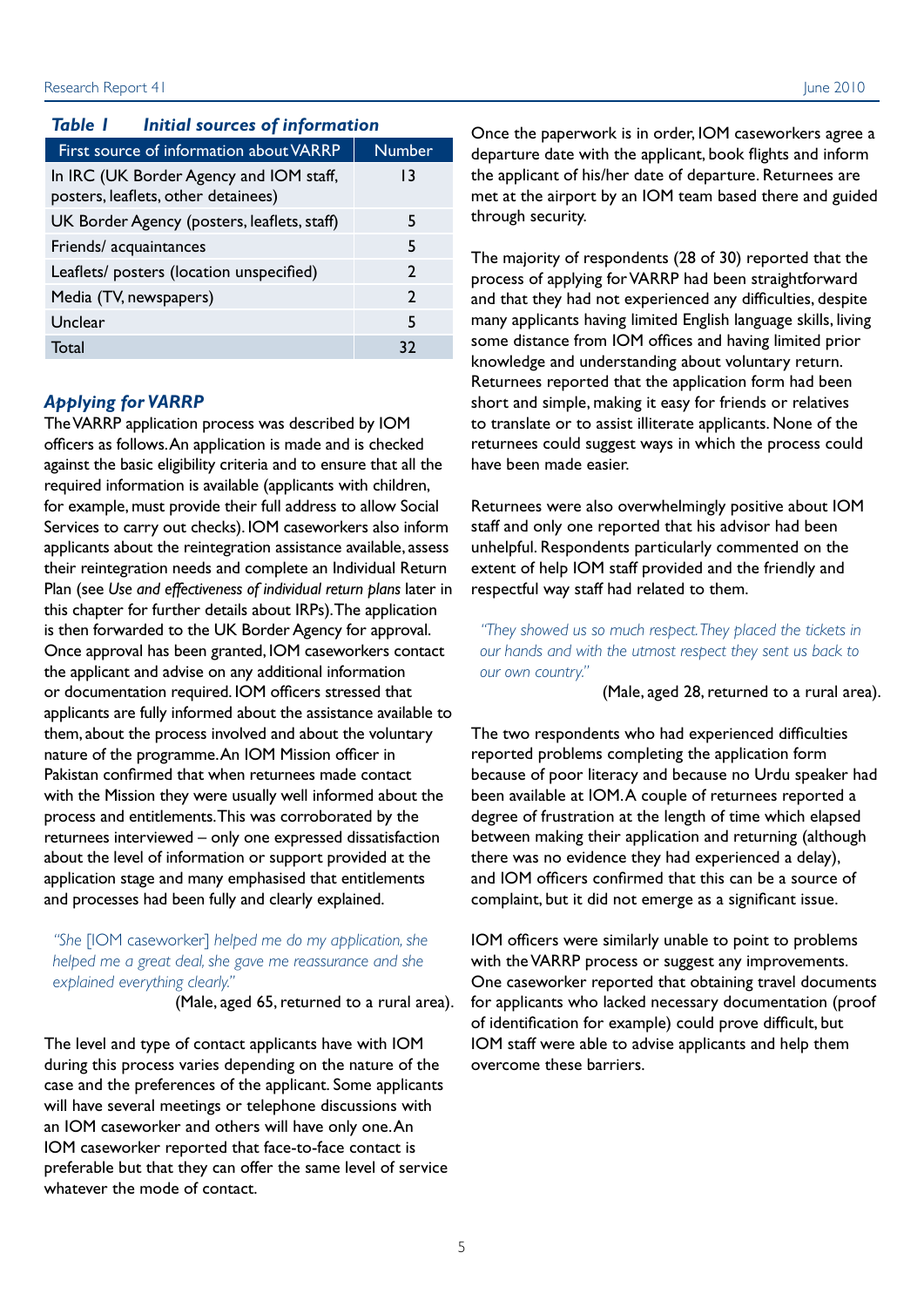#### *Factors facilitating the application process*

A number of factors were found to be particularly important to the efficiency of the application process.

The varied means in which IOM accept applications was an important factor. Applications can be made by telephone, email, post, fax, in person, or through a third party (such as a refugee organisation or friend or relative) who can liaise with IOM on their behalf.<sup>9</sup> IOM also has six sub-offices across England, Scotland and Wales so applicants need not travel to London to make an application. In April 2008, IOM officers started regular surgeries in the IRCs to assist detainees.

The language skills of IOM caseworkers also facilitated applications as they can cover 35 languages between them. IOM officers reported that the staff base is adjusted to accommodate shifting language needs, for example due to fluctuations in asylum applications from different countries. The positive approach and assistance of IOM UK staff was cited as an important factor.

Applicants were also encouraged by the simplicity of the process and the requirement to provide only essential information and documentation.

IOM officers reported that by 2008, eligibility was being confirmed by the UK Border Agency with greater speed than previously. These quick decisions on eligibility for the programme ensured that the process worked smoothly. This was particularly beneficial for those wanting to return home without delay.

#### *Use and effectiveness of individual return plans*

In October 2007 a new approach was introduced to VARRP involving reintegration packages tailored to meet individual needs. A key component of this approach is the IRP, which is meant to be developed during the application stage in the UK and sets out applicants' reintegration needs (schooling, training, help with business, job placement, housing). Applicants are invited to consider how they can best use the assistance available to facilitate their reintegration. IOM can assist them with pursuing this, making contact with and asking the advice of Mission staff if necessary. Each individual family member returning through VARRP, including children, should have his/her own IRP.

Little evidence emerged that the IRPs were being comprehensively developed, an indication perhaps that IOM caseworkers do not yet consider the development of IRPs as a key component of the application process. Applicants were asked what form of reintegration assistance they wanted. They were provided with full information about the assistance on offer, and this information was recorded on the relevant documentation and forwarded to the Missions. However, further development of these plans appeared to be rare. IOM officers in the UK and in the Pakistan Mission reported that very few returnees had returned with fully developed IRPs and no returnee reported having made a detailed plan. As one IOM officer in London commented:

*"it's* [the IRP] *quite structured, it's quite a lengthy document and the idea is they fill in as much information as they can pre-departure and the rest is filled in once they go back home. The reality is that normally not a lot of information is filled in over here in the UK."*

The returnees interviewed were unfamiliar with the IRP and in discussion tended to simply confirm that they had been fully informed about the assistance available and asked to specify what assistance they needed.<sup>10</sup> The experience of one returnee illustrates this well:

*"There was some information about a reintegration plan. I saw all the information on their poster and they also told us what they would offer us. They asked what our needs were, if we needed any accommodation and they offered to pay our rent for three months. They asked if we wanted to start up a business and they would support that and they told us how they would help out. So they told us about this but I'd say most of the information we got when we returned to Pakistan."* 

#### (Female, aged 22, returned to an urban area).

One reason provided by IOM officers for the limited development of IRPs in the UK was that applicants were often focused on the process of return and so had little interest in discussing reintegration needs in detail. This was reflected in a more general prioritisation of return, rather than reintegration issues, prior to departure by IOM, as one officer acknowledged:

*"What happens is that operations is very busy, the logistics are very challenging…the priority sometimes here is the operations, the flights…it becomes a priority because the* 

<sup>9</sup> The applicants themselves must sign the relevant documentation, including a statement signed on application confirming they agree to leave voluntarily, and one on departure which withdraws any asylum claims and appeals.

<sup>10</sup> The interviewer always explained the term IRP to the interviewees, describing what it was and not relying solely on the terminology that might be unfamiliar to returnees.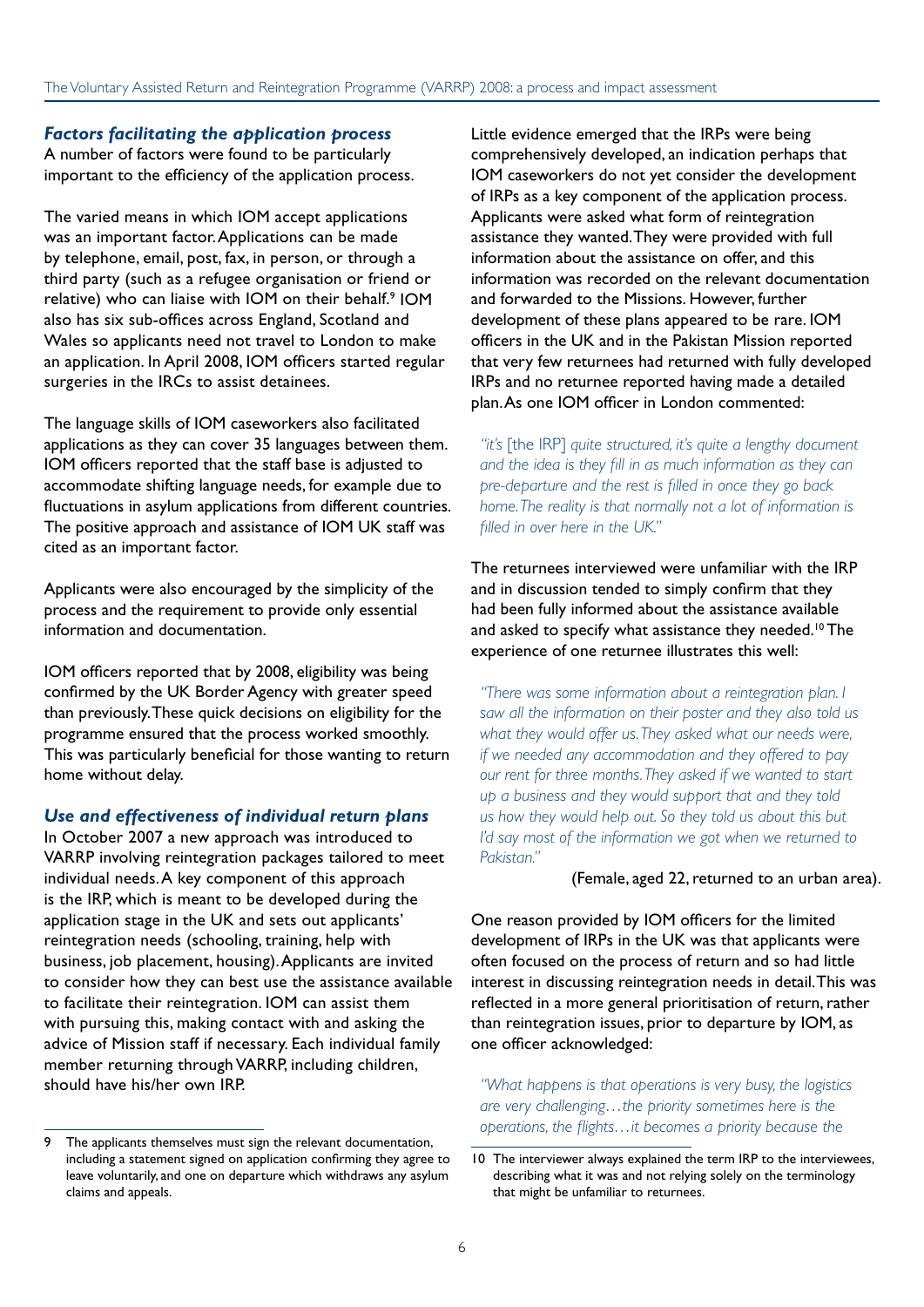*migrant is more interested in departing, he wants to depart quickly or he wants to go back as soon as possible because he may be destitute or he wants to see his family back home, so the pressure is really co-ordinating that."* 

IOM caseworkers in the UK and in Pakistan felt that the business set-up element of IRPs are best completed once applicants have returned because only then are they in a position to assess the marketplace. However, the research suggests that developing the IRPs further before departure (including business and other elements of the IRPs such as housing, education or training and childcare) could reduce some of the hardship experienced by some of the returnees by ensuring they have access to the support they are entitled to in a timely manner.

An IOM officer reported that there had been limited capacity in the reintegration team despite a rise in reintegration needs over the past five years as a result of increased take-up of reintegration assistance. One reported consequence has been limited capacity to bring ideas and new developments to fruition.

*"We can do much more in terms of better training for the case workers, the time also to discuss reintegration even if they* [applicants] *don't know what they want to do…we want to do sheets per country explaining the reintegration… everyone has had those ideas…but it's a lot of work, coordination with the Missions, then editing. So with two people*  [staff]*, three people, that isn't possible when you're also attending conferences, producing statistics, trying to do the monitoring list."*

Restructuring reported to be underway within IOM (i.e. in the VARRP 2009 funding year) will increase the capacity of the reintegration team to six members, allowing for greater focus on this aspect of the programme. This should improve the level of frontline reintegration assistance and attention to this issue at the application stage.

#### *Working together: interaction between partners*

All the IOM officers interviewed in the UK and in Pakistan reported excellent working relationships between key partners (IOM London, IOM overseas Missions and the UK Border Agency).<sup>11</sup> No problems were reported and no changes suggested. One IOM officer in the UK, talking specifically about his relationship with the overseas Mission in Pakistan went as far as to say "*it's perfect, let's not touch it*."

The regularity and flexibility of contact emerged as key to the success and effectiveness of these relationships. For example, IOM officers in London and in the Mission in Pakistan reported that they were in daily contact and can get in touch whenever necessary. Similarly, a senior IOM officer explained that senior IOM staff have monthly meetings with the UK Border Agency to identify how processes can be improved and discuss issues arising but that "*we don't even wait for a monthly meeting; if there's an issue that needs to be dealt with we are constantly on the phone or email and the correspondence is ongoing*". This makes it easy to implement changes quickly, something commented on by another IOM officer:

*"Since I started here the reintegration has changed and the programme has changed dramatically, and it's good*  [to] try new things.... Other organisations, they do a lot *of research but they take years to take action… it's good that IOM has the kind of flexibility with Government to implement things* [quickly]*.".*

The UK Border Agency was reported to be "*very responsive*" at both a senior and a caseworker level. One IOM caseworker reported having an excellent relationship with UK Border Agency staff whom he described as helpful and understanding when it came to, for example, needing to fast-track an application.

Mission staff similarly indicated that officers at IOM London were responsive and flexible. One reported that approval for reintegration assistance is often given within 24 hours and that they are understanding about the difficulties returnees experience producing the required documentation and will make efforts to help overcome these. IOM staff in London, meanwhile, reported that "*our mission in Islamabad* … *they are just brilliant*".

Respondents were clear that these relationships were crucial to the effectiveness of the programme.

### **Reintegration assistance received**

Each individual 2008 VARRP returnee was entitled to a £500 relocation allowance paid to him/her on departure in cash or via a payment card at Heathrow airport (a family of four would therefore receive £2,000) as well as flights home and an excess baggage allowance. Beyond this, reintegration packages were tailored to individual needs (a change made in 2007) but could include one or more of the following provided through in-kind support:

<sup>11</sup> UK Border Agency staff were not interviewed as part of the evaluation and so discussion about the relationship between IOM and the UK Border Agency is from the perspective of IOM officers only.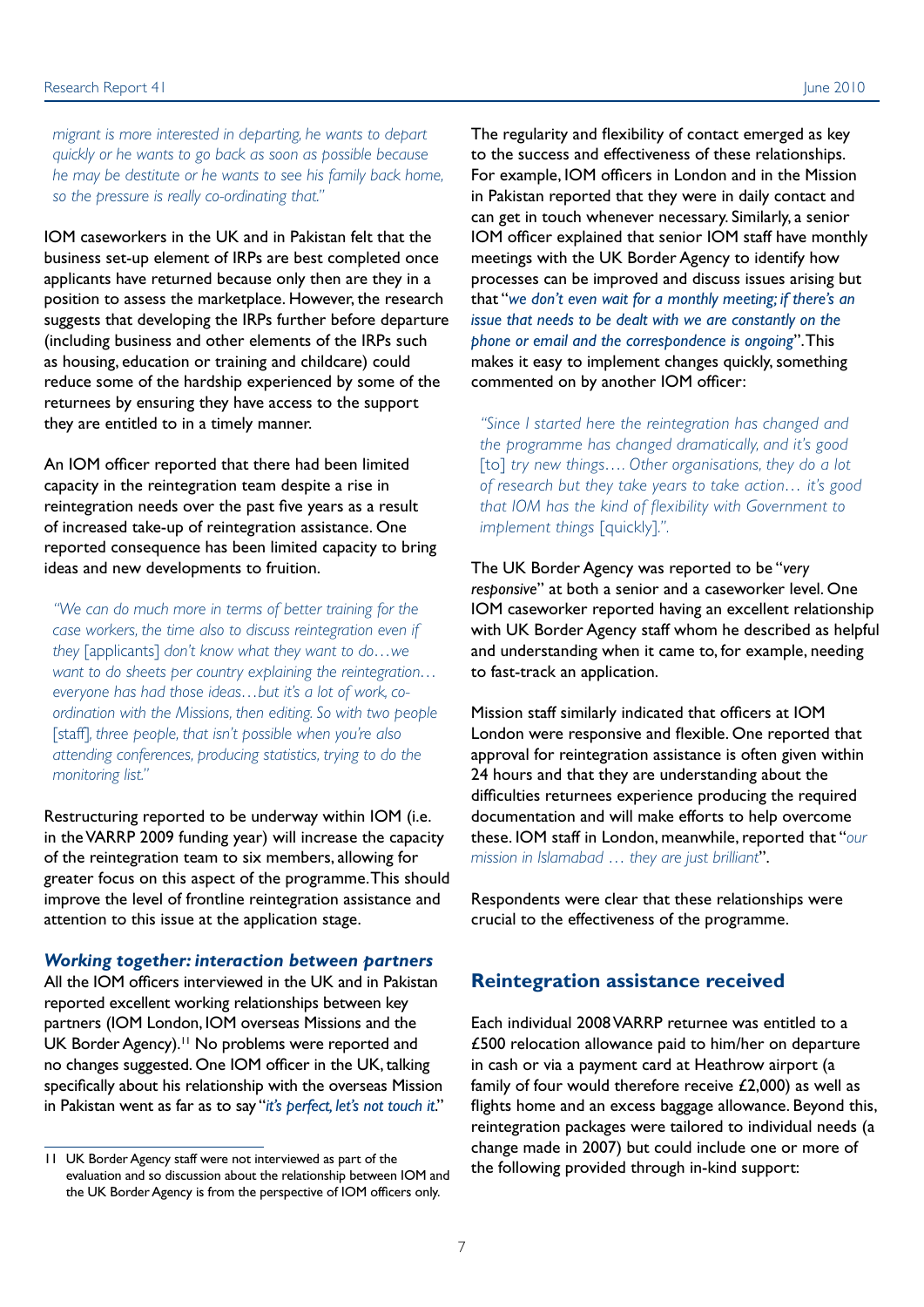- a grant to establish or invest in a business;
- training courses;
- three months rent;
- help with onward travel to final destination in country of return;
- job placement; and
- school or childcare fees.

There was an upper value limit of  $£4,000$  per person per total package of support (provided in-kind), including the £500 relocation grant. Within this, a limit of £2,000 was set on funding for business startup, £1,500 of which is payable when a business is established and a further £500 on review after six months. The returnees interviewed were mostly aware that they had been entitled to  $£2,000$  to start a business but none reported knowing that the value of their total reintegration support package could reach (or not exceed) £4,000. This reflects UK Border Agency and IOM policy not to publicise the upper value limit in an effort to ensure that support is provided according to individual need rather than according to a fixed sum.

Once returnees arrive in their country of return, VARRP reintegration assistance is delivered by IOM overseas Missions. Returnees are eligible for assistance with onward travel if they require it. If they wish to take up reintegration assistance they must contact the mission in their return country within three months. Returnees can use their reintegration assistance for up to twelve months after their return. They are required to satisfy administrative requirements (proving a business is genuine, for example) before funds are released. All reintegration cases are sent to IOM in London for approval.

A grant to establish or invest in a small business was the most common form of reintegration assistance provided to the returnees who were interviewed, and IOM Mission staff confirmed that this reflected the general picture. All 32 respondents reported taking up this form of assistance and nine had attended a week-long IOM-funded business training course to support and prepare them for establishing a business. In addition to this support, nine respondents had their rent paid for three months – one was in training and the school fees of three respondents' children were paid for a year.

### **Process issues in the delivery of VARRP assistance on return**

None of the returnees interviewed reported having been met at an airport<sup>12</sup> and officers at the Pakistan Mission reported that they were not proactive in engaging with returnees once they arrived in Pakistan. This reflects practical considerations (lack of contact information) but also an emphasis on the voluntary nature of VARRP. The onus is on the returnee to make contact with the IOM Mission to request assistance, having been provided with a letter and IOM contact details before departure from the UK. Once returnees initiate contact the process of determining and arranging reintegration assistance begins.

Evidence suggests that the process of accessing reintegration assistance varies from country to country and between offices within the same country. A caseworker in a Pakistan sub-office, for example, reported that IOM London does sometimes request that they meet a returnee at the (local) airport. An IOM caseworker in the UK working with countries other than Pakistan described how IOM London provide the Mission with information about who is returning, whether they want to be met at the airport, require onward travel or have any other immediate needs and subsequently receive an email confirming that all the returnees have arrived as expected. Also, a monitoring report about VARRP in the 2004 funding year, $13$  with Sri Lanka as a case study country, describes how full information is provided to Mission staff about all returnees; they are met and guided through passport control and shortly after arrival are invited to an orientation event.

There was no direct evidence that the process as it operated in Pakistan was detrimental to returnees and no respondents directly raised it as an issue. However, discussion with respondents on other issues, suggests it may have had some negative impact as hardship in the early stages of arrival was relatively common (see *Difficulties experienced on return* later in this chapter). This was partly because of delays in setting up a business which could possibly begin sooner if returnees had earlier contact with IOM.

Also, relocation grants provided on departure were frequently spent on items that could have been covered by other elements of reintegration assistance, including

<sup>12</sup> Although they were not asked if they had been as a direct question.

<sup>13</sup> Home Office (2010), *Research Report 30, The Voluntary Assisted Return and Reintegration Programme (VARRP) 2004 and 2004 Extension: Monitoring Report*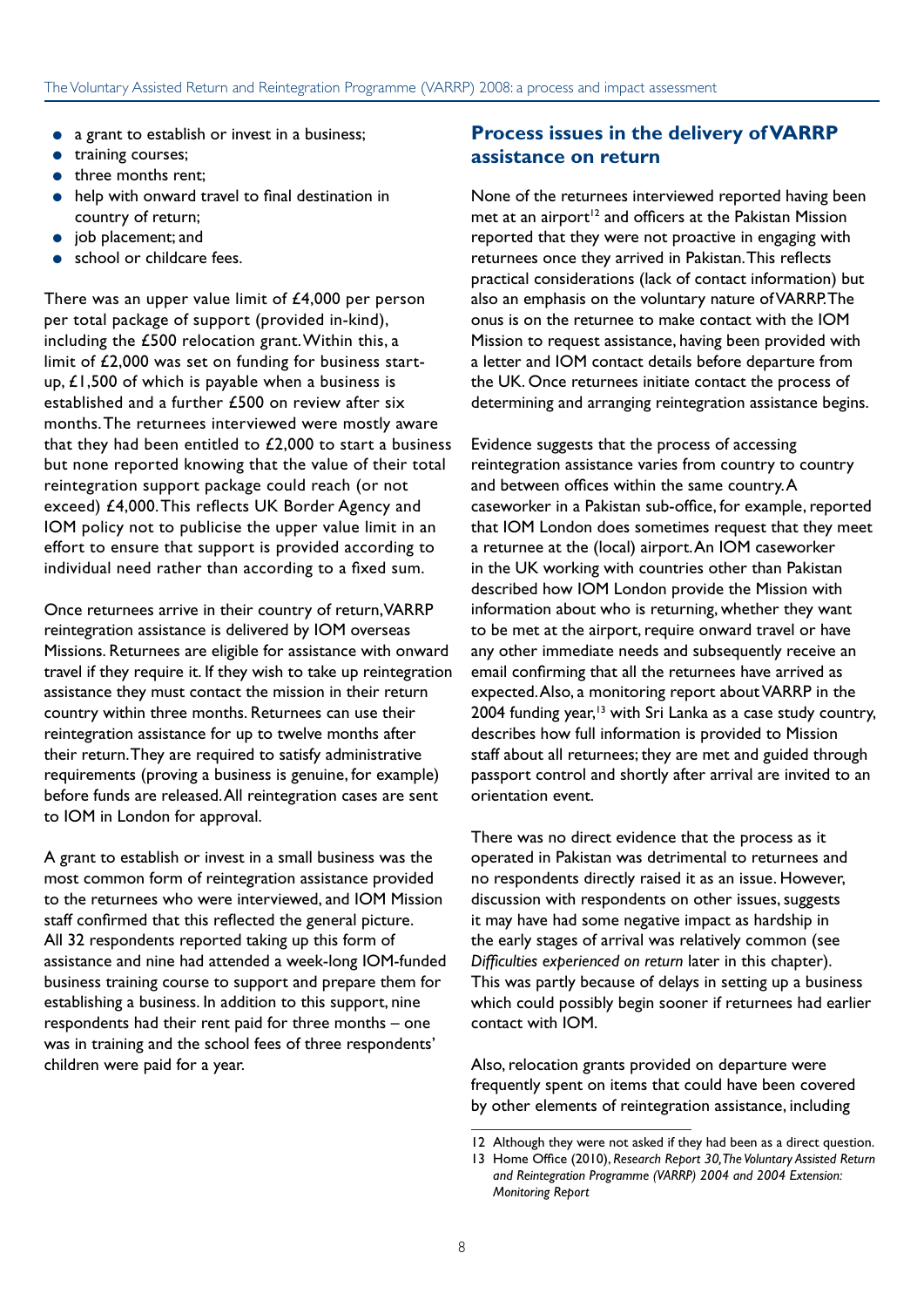onward travel, accommodation costs, and setting up a business. Of those interviewed, 13 reported spending at least part of their relocation grant on these items (business set-up most commonly). Returnees may simply have been eager to start their businesses or may have chosen to invest their relocation grant in a business because their immediate needs were met through other means. However, use of relocation grants for these items may also reflect limited opportunity to access the necessary arrangements and funds in time. This might be addressed by earlier contact with IOM and more developed IRPs.

Despite an apparent lack of proactive engagement with recent returnees, IOM Mission staff reported that very few returnees fail to make contact or fail to take up reintegration assistance although the time returnees take to do so varies widely. There was reportedly no clear reason why some returnees make contact early and others wait several months. The IOM monitoring data show that of those who applied to return to Pakistan between August 2008 and end of July 2009, 181 had returned by the end of October 2009 (i.e. three months after the last application date). Of these, 138 (76%) took up reintegration assistance by the end of January 2010 (i.e. at least three months after return).<sup>14</sup> The rate of assistance takeup across all VARRP 2008 returnees was 73 per cent (ranging between 89% in Afghanistan and 29% in Albania in the top ten countries of return).

IOM Mission staff in Pakistan reported that the requirement on returnees to produce extensive documentation relating to their business before funds were released sometimes presented a problem. Mission staff explained that in Pakistan it can be extremely difficult to satisfy administrative requirements established in the UK. They explained, for example, that people do not register vehicles in Pakistan, that bribes are often necessary to obtain relevant paperwork, and that certain forms of registration do not exist. This had not presented an insurmountable barrier to any of the returnees interviewed, but five people did raise it (unprompted) as an issue. For example:

*"They should relax their rules about documentation, it would make it much easier for people. Once you are here in*  Pakistan you need to get certain documents produced, some *people demand a lot of money for those."* 

(Male, aged 32, returned to an urban area).

In only one case were these kinds of problems reported to have seriously jeopardised a returnee's ability to establish a business. This respondent explained that:

*"I actually thought of giving up…at one point I thought 'I don't want the assistance', I felt dizzy due to all the requests, I thought it might be better to give up."* 

(Male, aged 38, returned to an urban area).

The flexibility of IOM UK emerged as crucial to overcoming administrative barriers. IOM staff in the UK were reported by Mission staff to be flexible, understanding, willing to consider claims on a case-bycase basis, and to exercise discretion (within the rules and guidelines). Alternative forms of proof, for example, such as affidavits from respected members of a community confirming a business was genuine, were often accepted in replacement of official documentation.

With the exception of the administrative requirements and some issues raised about the limits placed on reintegration assistance (see next section) returnees were very positive about the way in which VARRP assistance had been delivered. In particular, the help and advice provided by IOM officers and the way in which they had been treated by them was highly valued.

### **Impact and effectiveness of reintegration assistance**

Overall, respondents were very positive about the reintegration assistance provided to them and many expressed gratitude for the help. The assistance they received had been crucial to their reintegration, as the majority (24 of the 28) reported they had no other resources or financial support to re-establish themselves in Pakistan (although a couple later mentioned having stayed with relatives on their return). Two respondents had been able to borrow money from friends, one reported that friends had helped him a little and one reported having had savings. Respondents were clear that VARRP reintegration assistance had made an important difference:

*"I would have come back to a lot of difficulties if I had just been given a flight back to Pakistan then I wouldn't have had anything in my hands in terms of money. This would have created a lot of problems for me. At least I can live my life properly here."* 

(Male, aged 28, returned to a rural area).

<sup>14</sup> This was calculated on a different cohort from which the qualitative research was sampled, as it covers a 12-month period and includes those aged 18 or over.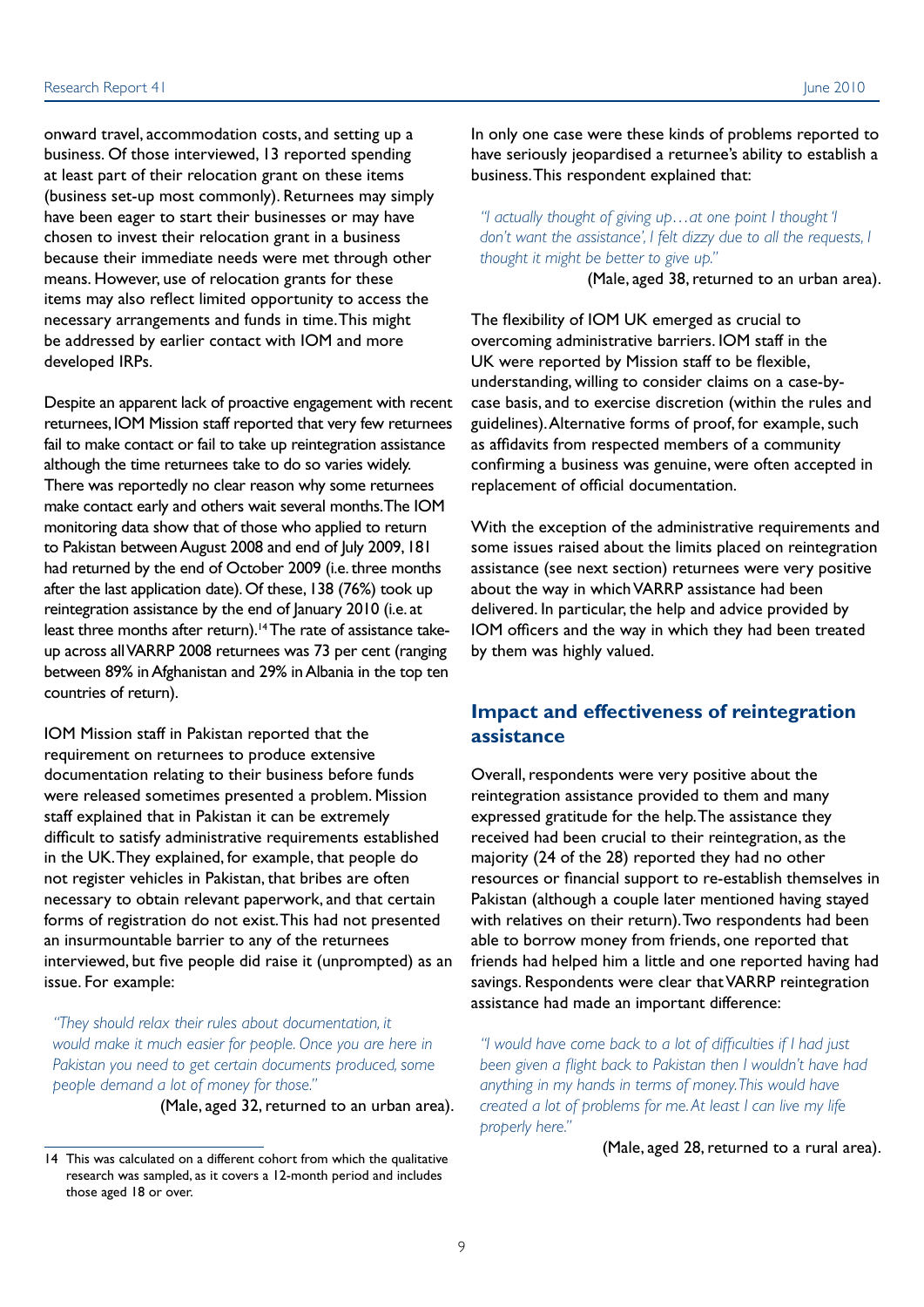#### Some returnees indicated that destitution could have been the alternative for them:

*"Without the grant they gave us* [to start a business] *we would have died of starvation. If I'd gone back I wouldn't have survived."* 

(Male, aged 60, returned to an urban area).

 *"If this programme didn't exist then I'd be ruined by now. We'd lost everything…. we didn't have anything to return to."*  (Male, aged 76, returned to an urban area).

Respondents struggled to identify the most useful element of their reintegration assistance, reflecting that every element of their support package was important. Of the few respondents who were explicit on this issue, eight reported having found the business start-up grant most useful, two the housing assistance, and one the payment of school fees. This broadly reflects the proportion of respondents taking up each of these forms of assistance.

*"All of IOM assistance is useful. I mean firstly they gave me money and helped me get back to Pakistan. When I was in the UK I only had so many pounds…I didn't have any relatives here either and if IOM didn't exist then who would have helped me? They purchased my tickets for me and then even gave me money for my household because they knew that when I returned I needed money for my kids… and they've even given me money to make sure that when I get back to my homeland I can earn money and I can feed myself, What I'm trying to say is everything they've done has been good."* 

(Male, aged 57, returned to a rural area).

None of the respondents reported that the reintegration assistance provided through VARRP had been unhelpful or of little use. Many did, however, question the adequacy of the small business grant and the housing assistance available. Nine respondents had received housing assistance (three months rent paid) and seven expressed the view that three months was not long enough to reestablish oneself and take over the payments.

Of the 32 returnees who had set up or invested in a business, 13 expressed the view (unprompted) that £2,000 was not enough to establish a business capable of generating a living wage. This was particularly true of those who had set up a shop who reported being unable to buy adequate stock, which, in turn, limited the incomegenerating capacity of the business.

*"Prices are so high in Pakistan, £1,500 doesn't do anything for you, you'd need at least £3-4k, I'd be able to run my shop on that, my business would be able to run."* 

(Male, aged 59, returned to a rural area).

However, IOM Mission staff reported that the UK Government was more generous in its reintegration allowances than other countries participating in AVR programmes, although one did suggest that the upper limit on business start up grants should be increased.

### **Difficulties experienced on return**

The majority of respondents reported some degree of difficulty since returning to Pakistan, with only a small number of cases (five out of thirty) not experiencing any problems. The main difficulties reported related to issues that respondents had previously left Pakistan to escape. There was no evidence that the violence and harassment returnees experienced resulted from them having left Pakistan for the UK and returning through VARRP.

Six respondents referred to general conditions in Pakistan which made them fearful (regular gunfire and violence, for example). Fifteen respondents reported they had received threats (to their life in three cases) and/or experienced harassment or violence. Only one of these respondents reported that the situation was now resolved. Four respondents said they had moved as a result of threats made against them and two said they were currently 'in hiding' from their enemies. Three reported that their ability to run their business had been undermined because they were fearful to be on the premises.

*"We're threatened all the time and that's still the case. It is very difficult to get resettled here. Since getting here there's been quite a lot of bombs so it's difficult for me…I'm still being threatened now, I do feel fearful when I leave the house. I rarely leave the house and I try not to go out too far, there's quite a lot of threat currently."* 

#### (Male, aged 32, returned to an urban area).

*"Since returning we've had to relocate elsewhere because we've got enemies in Pakistan and they found out we were returning…so we did have to leave* [name of city] *and we can't even meet with our relatives any more, not much anyway, so now we're living in* [name of city] *and we don't have a permanent address here, we've changed addresses a couple of times"* 

(Female, aged 24, returned to an urban area).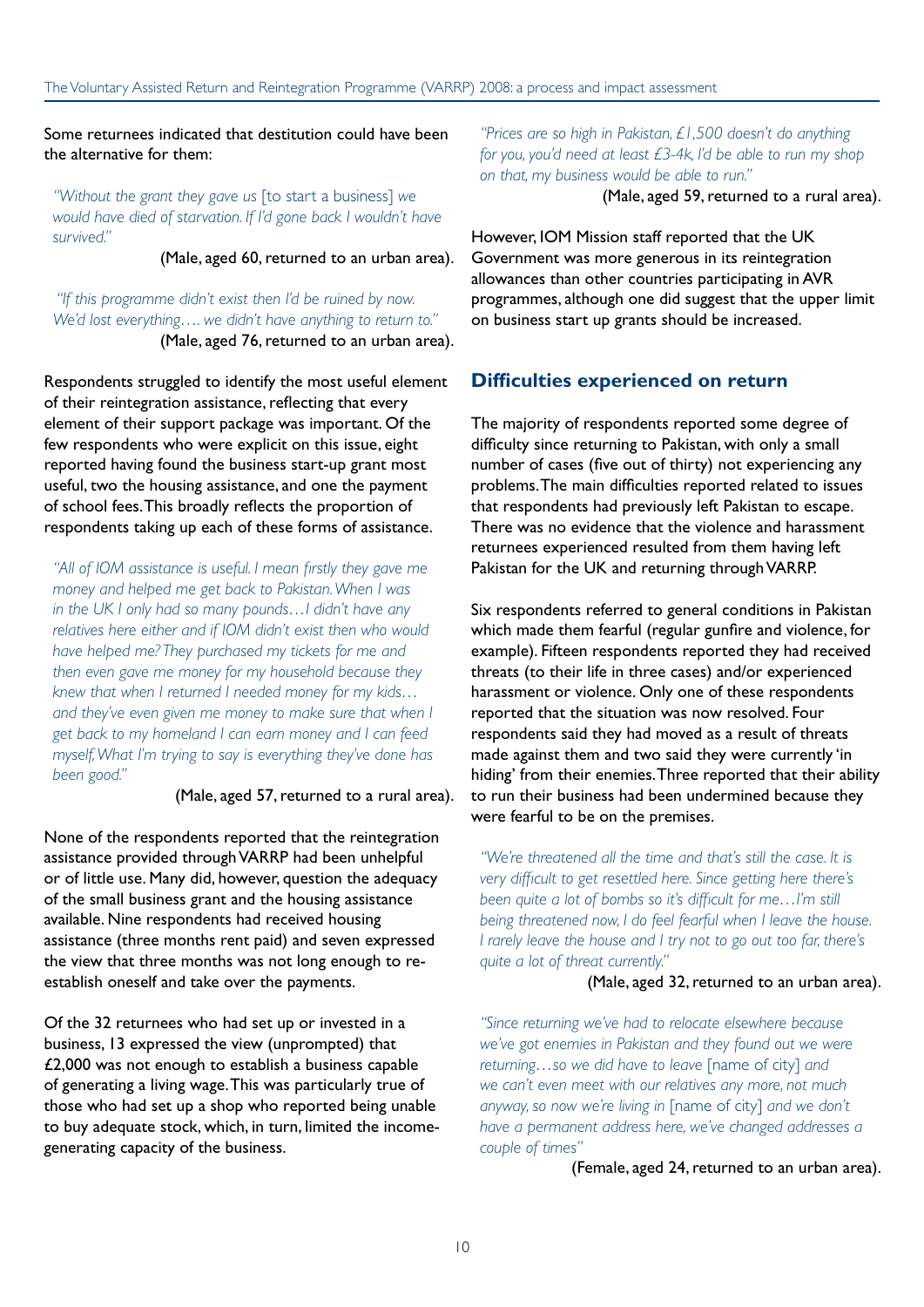Despite these difficulties, only two respondents expressed regret about their decision to return.

Seventeen of the 32 respondents reported experiencing financial hardship since returning, including struggling to make ends meet, having nowhere to live and not being able to pay for basic necessities. For some (six of the seventeen), this was attributed to the time gap between returning and accessing reintegration support.

*"If the money was deposited into your account straight away then as soon as you got to Pakistan you'd be able to establish your business and get on with things, you can at least make ends meet initially, otherwise when you get here you have to wait three months for your first instalment."* 

(Male, aged 28, returned to a rural area).

Others described the cause as the time delay between a business being established and actually generating income. Those who invested in existing businesses tended to yield a financial return more quickly than those working in agriculture for example, where income is not generated until crops are harvested or livestock grown.

*"My main income is from that* [my business]*, only now am I going to benefit from it. Before then everything's been really tight. Now that we're going to cut the crops I'm going to make some money but before that my circumstances were really difficult, I really struggled to survive."* 

(Male, aged 55, returned to a rural area).

Many (12 respondents) reported that their business performed poorly and they were not or were only barely generating enough income from their business to cover basic necessities (discussed further below).

The other cause of financial hardship reported by respondents was the cessation of reintegration support such as rent (more commonly) or school fees (mentioned by seven respondents). This proved problematic where businesses were still only providing low levels of income.

*"The three months that IOM paid my rent is now up so that comes out of my pocket now and it's really difficult when you've got kids and not much income, you have to pay rent for your accommodation, you have to pay rent for your business…all those expenses add up and are far too much, it's far too much. I'm really struggling* [respondent starts crying]*."* 

(Male, aged 62, returned to an urban area).

It should be noted that at interview, respondents had all arrived back in Pakistan within the past 15 months and some had arrived as recently as three months ago. It is, therefore, difficult to draw conclusions about the extent to which these problems will prove to be long-term challenges.

#### **The sustainability of returnees' reintegration**

VARRP provides reintegration assistance in order to facilitate sustainable returns. Indicators of sustainability include the capacity of returnees to house and support themselves now and in the longer term, and their continued presence in their country of return (i.e. not having remigrated). Providing in-kind support to help returnees set up a business or improve their training is thought more likely to result in a sustainable outcome than a cash payment for living expenses, which would quickly be spent. The research found that the assistance being provided was helpful for many returnees, but that factors relating to the country of return raised concerns for the sustainability of their businesses which are their main sources of income.

The majority of returnees interviewed (20 out of 32) expressed an intention to stay and build their business. As one explained:

#### *"My intention is to focus on my business, to develop it and make my future out of it."*

(Male, aged 29, returned to a rural area).

Two respondents were considering leaving Pakistan and three explained that, with businesses failing, their future was uncertain. A further seven would not speculate about their future because of a religious conviction that one's fate is determined by Allah.

In the majority of cases, returnees' businesses provided their only source of household income, therefore, the sustainability of their return was highly dependent on their viability. All the returnees reported that the income from their business provided their main source of income and 15 made a point of emphasising that it was their sole income. Only two respondents reported having additional household income (one had a small pension and one did occasional agricultural work to supplement the income from his business).

Many returnees described their current circumstances in terms of basic survival. Only six reported that their business was prospering and reports of barely earning enough to cover essential outgoings were commonplace.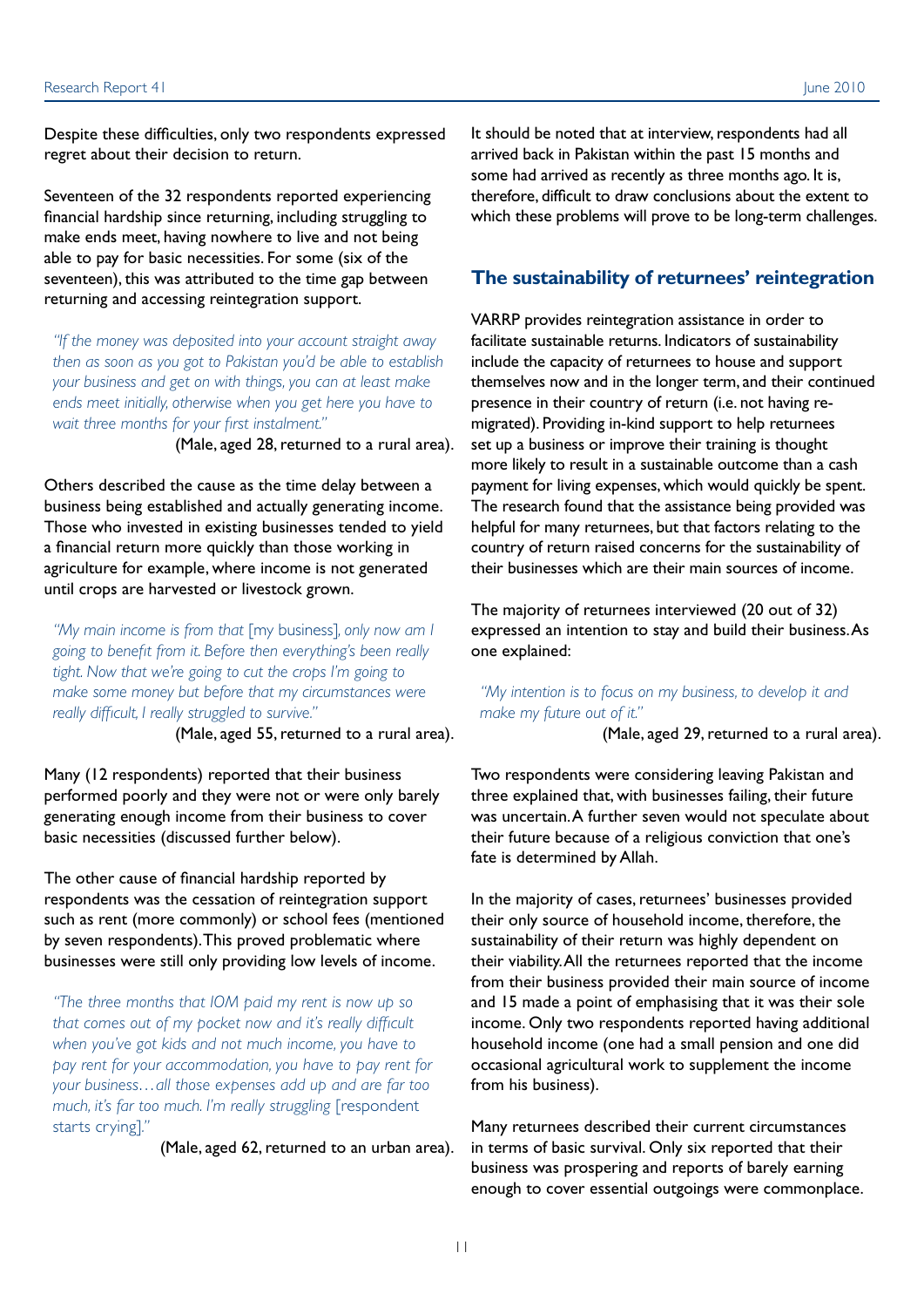*"You can just meet household expenditure and that is with a lot of difficulty"* 

(Male, aged 55, returned to a rural area).

However, respondents' businesses had generally not been established long and one respondent pointed out that the current climate in Pakistan made it extremely difficult for anyone, not just recent returnees, to prosper.

Although most respondents (20 out of 32) hoped or expected that their business would survive, some were pessimistic about their future financial circumstances. Only eleven thought their income might improve (often expressed as hope rather than expectation), three thought it would remain the same and seven thought it was likely to decrease. The remainder were unable to predict their income trajectory or did not respond to this question.

The majority of respondents had secured stable housing; 27 reported having a permanent place to live<sup>15</sup> and 20 were of the view that their housing was broadly similar to the people around them (only six said it was worse).

Concerns expressed by respondents about the sustainability of their return tended to stem from the difficult economic circumstances in Pakistan. Respondents explained that their own future was closely associated with the situation in Pakistan and pointed to the unpredictability of the national political and economic situation:

*"I do want to establish my business here, I want it to prosper here…but the problem is I don't know what's going to happen in Pakistan because of all the problems."* 

(Male, aged 65, returned to a rural area).

*"I think that Pakistan isn't going to have a very good future because of what's happening here so it's not going to be better, it's going to get worse. Business is being affected quite a lot by the bombs and people can't afford things anymore either. Prices have risen generally for food and more durable things but income isn't increasing to meet the price rises."*  (Male, aged 25, returned to a rural area).

One man explained that his home and business were close to the Indian border where there is sometimes firing and "*the tension between India and Pakistan could flare up at any time*". As a result, he was unsure how long he could remain safely in his current place of work and residence.

Although many respondents were not (or not yet) earning more than a basic wage from their businesses, IOM officers in the UK and in Pakistan were firm in their view that grants for small business set-up were the form of reintegration assistance most likely to facilitate a successful and sustainable return. As reported above, respondents also tended to view this as the most useful assistance they had received and that without it destitution may have ensued. Whatever difficulties respondents were experiencing, it was clear that their situation would have been more fragile and uncertain were it not for VARRP support.

# **Annex 1 Details of the process for accessing and interviewing VARRP returnees**

A sample of 45 returnees had been drawn purposively from a sampling frame comprising 87 adult returnees to Pakistan who had applied for VARRP between August 2008 and May 2009 and for whom telephone contact details were held.

IOM Mission staff in Pakistan made efforts to contact all 45 returnees by telephone and secure agreement to participate in the evaluation. The evaluation team provided Mission staff with a written brief to guide their discussion with potential respondents. Using this guidance, Mission staff explained the purpose and aims of the evaluation to potential respondents, provided them with information about the evaluation team and what the interview would entail (length, topics covered, who they would be speaking to). It was also stressed to potential respondents that participation in the evaluation was entirely voluntary and refusal would not affect the assistance they received from IOM. Potential respondents were reassured that the interviews were confidential and anonymous and that they could terminate the interview at any time. An information sheet in English and Urdu was subsequently sent to all respondents reiterating this information and providing contact details for evaluation team members and IOM staff should respondents wish to make contact or have any queries before or after their interview.

Those who agreed to participate were asked to specify the language they wanted the interview to be conducted in and the most convenient time/day/date for the researcher to contact them. This process generated a list of 36 returnees.

<sup>15</sup> Respondents interpreted the term 'permanent' in different ways. Some will have been referring to owning their own home and others to having somewhere stable to live. This may have been rented accommodation or with relatives on a long-term basis.